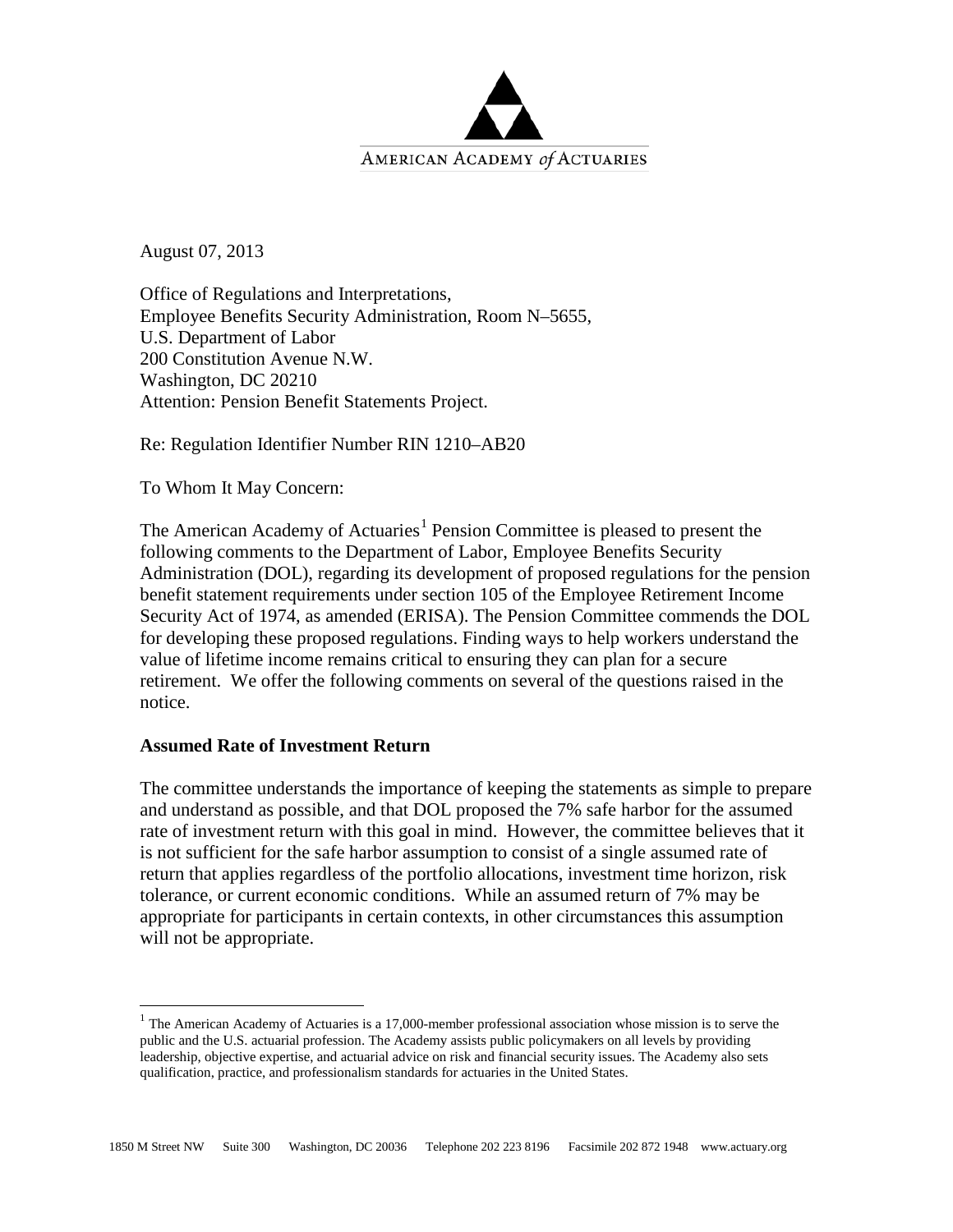For example, a portfolio that is currently invested 100% in fixed income securities is highly unlikely to generate 7% annual returns in the foreseeable future. For a participant with this asset allocation, a benefit projection based on a 7% rate of return may create an unrealistic retirement income expectation or encourage the participant to take inappropriate investment risks. At the same time, an assumed rate of return that is appropriate for a portfolio of fixed income investments in today's interest rate environment would be equally inappropriate for other allocations or in other economic climates.

The committee believes that to avoid providing participants with potentially misleading information, it is not feasible for the safe harbor to consist of a single assumed rate of return that applies in all instances. It is possible that the DOL could change the safe harbor to a dynamic approach that takes into account factors such as the current interest rate environment, investment horizon, and individual participant portfolio allocations. However, the substantial complexity and expense that this approach would add to the statements makes it potentially unfeasible for many plan sponsors. Instead, the committee recommends that DOL consider amending the safe harbor assumption to include the use of two rates of return. To qualify for the safe harbor, statements would need to show the projected results using both of these assumed rates of return. In addition to the 7% rate of return that the Advance Notice of Proposed Rulemaking (notice) identifies as a safe harbor assumption, the committee recommends that the safe harbor also call for the inclusion of results based on a 5% rate of return. The text of the statement should also note that neither 5% nor 7% is necessarily an appropriate expectation for a particular set of circumstance, and it should direct participants to their financial advisors for guidance. DOL should periodically review these assumed rates of return to ensure that they remain reasonable in future economic climates.

The primary advantage of this approach is that compared to a single 7% assumption, it provides relevant information to participants with a far wider range of portfolio allocations in a variety of economic climates. While it is inevitable that an assumption above 7% or below 5% will be appropriate in a particular situation, it is unlikely that any reasonable assumption will be sufficiently far from this range such that the statement will not provide the participant with useful information. This approach also avoids the implicit suggestion that there is a particular "correct" rate of return against which participants should measure their performance. Lastly, to the extent that participants share the information in these statements with their financial advisors, including projections with two separate rates of return will facilitate a discussion of the relationship between risk and reward that is crucial to long-term financial planning.

#### **Inflation Adjusted Annuity Conversions**

The notice calls for annuity conversions that include level payments for the life of the participant. Consistent with the notion of expressing projected information in today's dollars, DOL should extend the safe harbor to permit the use of inflation-protected annuities. One goal of these projections should be to ensure comparability to other information that the participants are receiving. With the continued migration away from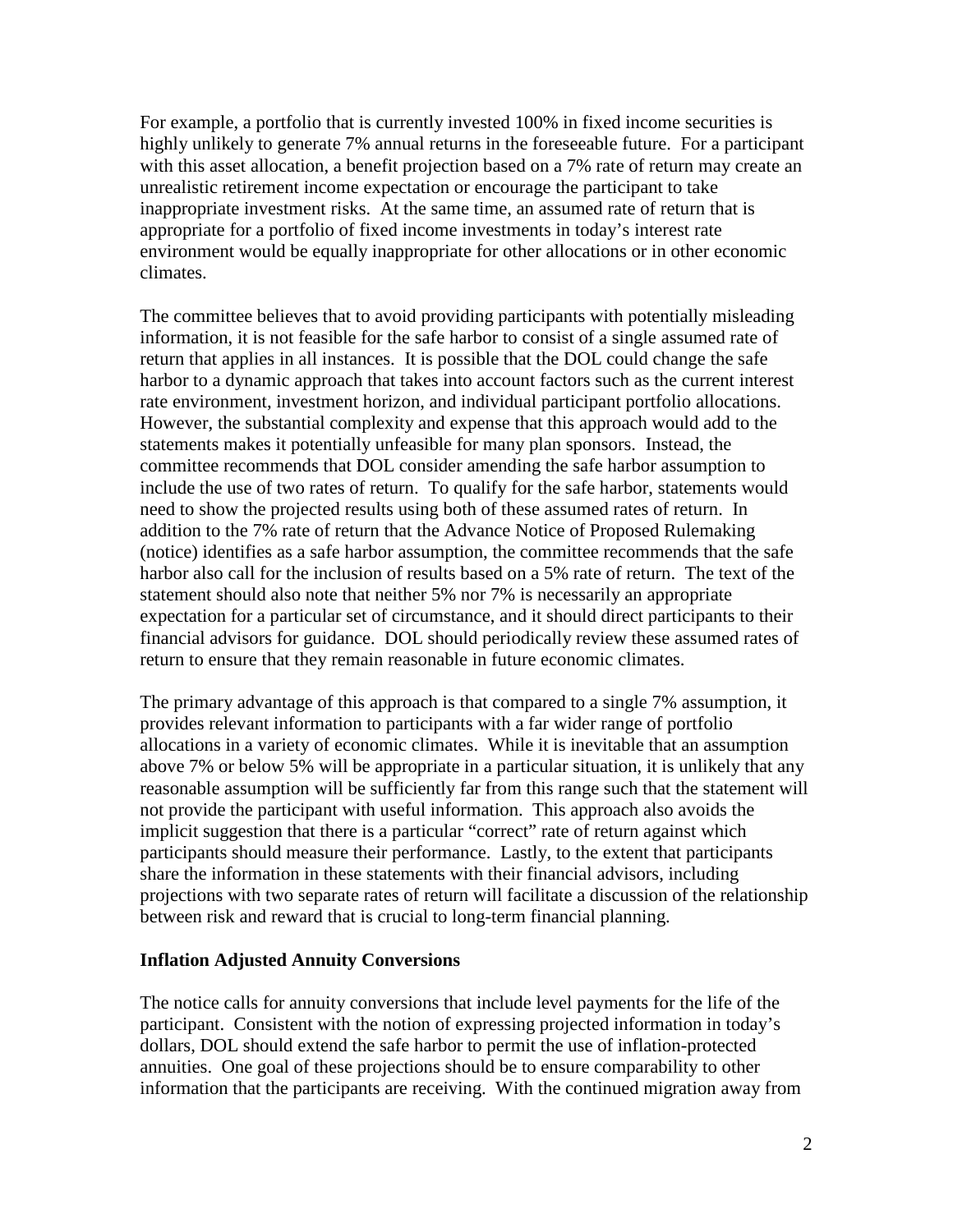private sector defined benefit (DB) plans, fewer and fewer participants will be including level DB annuities in their retirement planning. Meanwhile, nearly all participants will be considering their Social Security "annuities" as part of their retirement finances. Thus, not only is the use of inflation-protected annuities internally consistent with the concept of expressing projected information in today's dollars, it is also consistent with the majority of the other retirement financial planning information that participants will be reading. The illustration of a level dollar annuity payout overstates the inflationadjusted value of the annuity payments. Providing a benefit estimate with an assumed 3% annual increase will provide a more realistic comparison.

#### **Drawdown Illustrations**

The notice discusses the need to help participants understand the "lifetime monthly income that can be generated from an account balance." Because most participants prefer lump sums over annuity or installment options, we believe the inclusion of a draw down illustration would be useful. To help participants understand the potential implications of a draw-down, it is important that the illustration show that it is possible for the participant and spouse to outlive their retirement income under this approach. The committee suggests that DOL consider expanding the notice to provide plan sponsors with the option of including drawdown illustrations in the lifetime income statements. These optional illustrations would be in addition to, not instead of, the mandatory annuitization illustrations.

#### **Projected Retirement Ages**

The notice specifies that the results must include projections to participants' normal retirement ages. While this requirement is reasonable for many plans, in many other plans this age is not indicative of when participants are likely to retire. In fact, in many DC plans, the sole purpose of a normal retirement age is to provide for 100% vesting at that age and does not reflect the actual pattern of retirement ages. For example, in some plans that cover workers in physically demanding jobs the normal retirement age may be 65 despite the fact that few participants remain employed until this age. In less physically demanding occupations, many participants are beginning to work until the Social Security full retirement age or later in order to receive larger Social Security benefits. Accordingly, it would be beneficial to plan participants if plan sponsors were allowed to project lifetime incomes commencing at older ages. [2](#page-2-0)

The committee suggests that DOL consider allowing the use of the normal retirement age as a safe harbor, while permitting the use of other projection ages if the plan sponsor believes that a different age would be more relevant to the participants. In addition, the committee suggests that the safe harbor also include the use of participants' Social Security full retirement ages, since for many participants this age is more relevant than

<span id="page-2-0"></span> $2$  Source: NewsDash from PLANSPONSOR.com; June 18, 2013 "Results of Fidelity Investments' "Higher Education Faculty Study," which examined the behaviors and attitudes of Baby Boomer (ages 49 to 67) faculty members at higher education institutions, found 74% plan to delay retirement past the age of 65 or never retire at all. When asked the reasons for this delay, 81% cited professional reasons, while 69% cited economic concerns."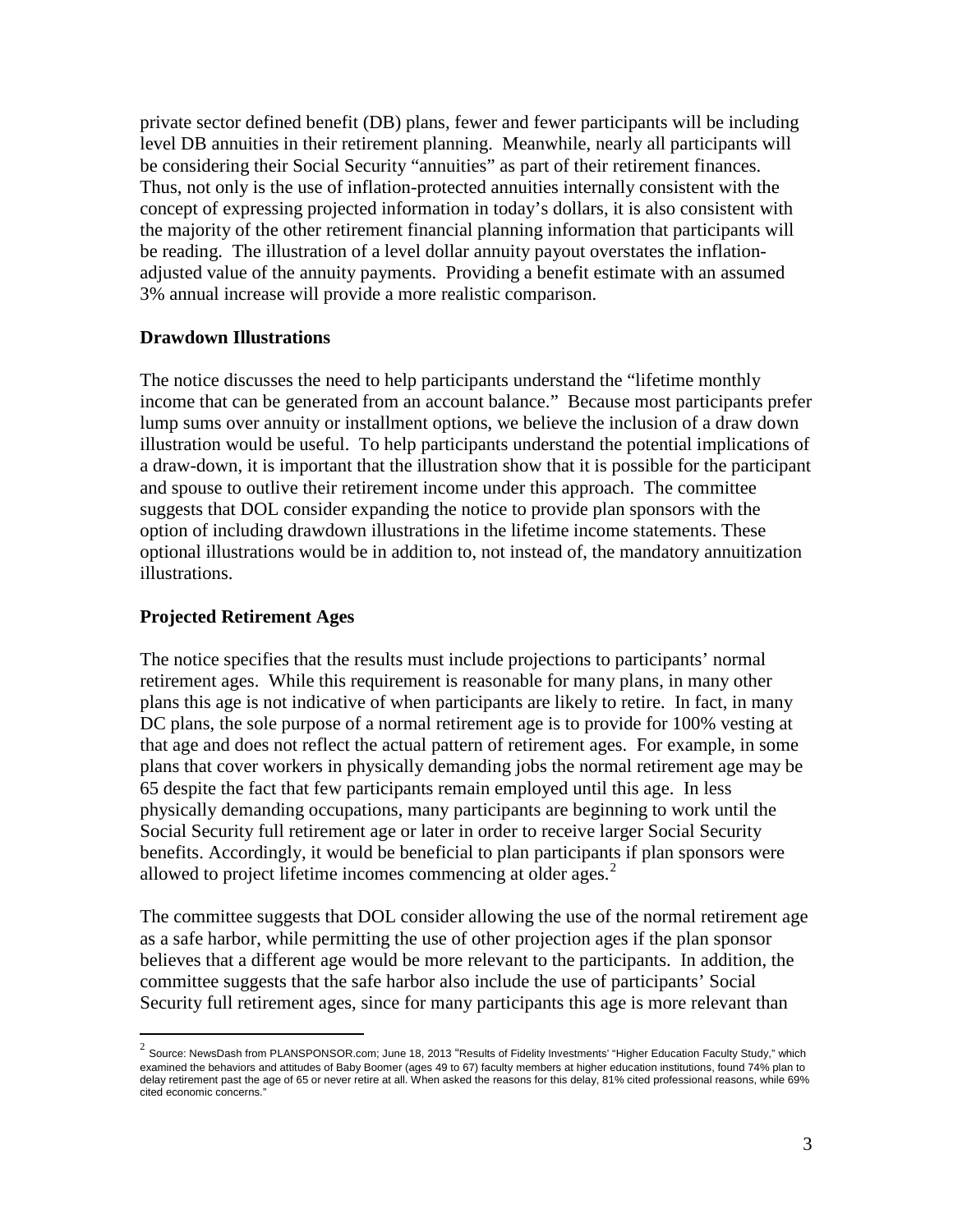the normal retirement age in their DC plan. A plan sponsor would qualify for the safe harbor if it used either the plan's normal retirement age or Social Security full retirement age as the projected retirement age.

## **Insurance Loads for Annuity Conversions**

According to the notice, the use of the 10-year constant treasury maturities is a result of the recommendation of a commenter whose members include a large majority of the U.S. annuity industry. Specifically, this commenter expressed the view that this rate, "best represents the interest rates that are reflected in actual annuity pricing."

The committee believes that including an explicit insurance load (defined in the notice as "the difference between the market price of lifetime income and the price of actuarially fair lifetime income") is unnecessary because the 10-year treasury basis already implicitly includes one. In other words, the actual discount rate that insurers will apply to the projected lifetime income cash flows when determining pricing will be higher than the 10-year treasury rates. There will be a "pricing spread" between what the insurers use in their internal pricing calculations and the annuity rates offered to consumers. This spread represents both the expenses and profits of the insurer. The 10-year treasury basis is a reasonable approximation for the rate offered to consumers, which already includes an estimate of the insurance load.

## **Mortality Assumptions for Annuity Conversions**

The notice correctly states that the use of a unisex mortality assumption in the case of a participant buying an annuity will overstate the annuity benefit for the female participants and understate it for male participants in most states. The committee believes that the regulations should permit the use of sex-distinct mortality factors, and should include an appropriate sex-distinct table in the safe harbor assumptions. Further, to the extent that unisex factors are used, the proposed communications should properly warn participants of the potential understatement or overstatement of annuities.

The notice discusses the use of the current 417 table as the safe harbor mortality assumption for annuity conversion calculations. There is some merit to the notion that this table should be projected forward to each participant's projected retirement age in order to reflect anticipated mortality improvements. However, the committee believes the use of a projected table overly complicates the calculation and is not necessary, particularly considering the variability of the interest rate used to determine the price of the annuity.

## **Administrative Concerns**

The example in the Appendix to the notice is complicated, which places a burden on the plan sponsor in the production of the statements, and a burden on the participants who will need to read and understand the information. See the committee's sample lifetime income illustrations at the end of this letter. The committee has the following additional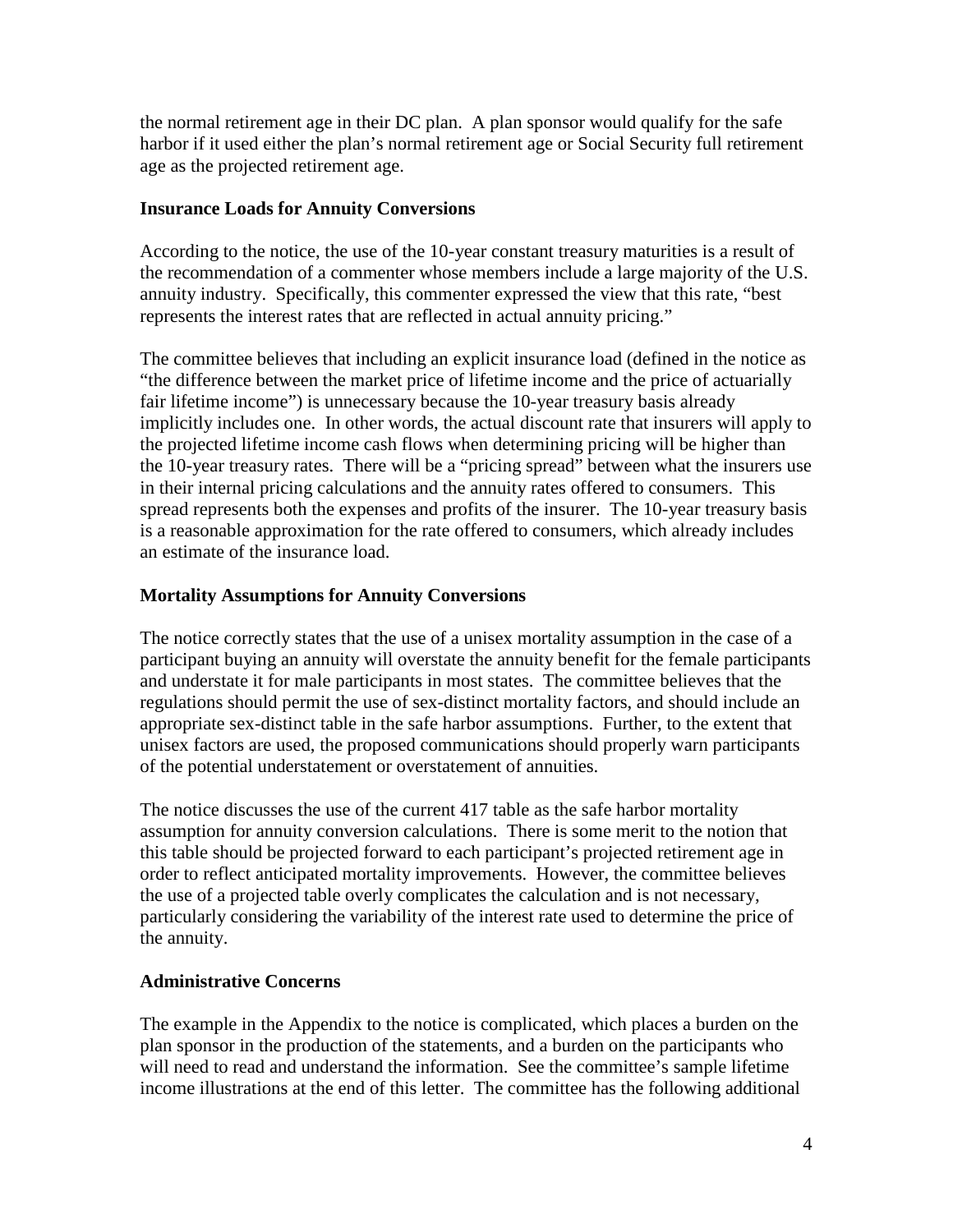recommendations that are intended to minimize the cost of preparing the statements, while making the information more understandable to participants.

- Only require these statements on an annual basis. In most circumstances, it is not necessary or helpful for participants to review their long-term financial planning every three months, and limiting the statements to annual preparation will help mitigate the preparation costs.
- Publish tables of conversion factors. Some plan sponsors and third-party administrators, particularly those involved with smaller plans, lack easy access to the resources necessary to convert participants' account balances into annuities. DOL publication of standard tables would be helpful to plan sponsors in applying the regulation.
- Permit the rounding of results. The results should be rounded, which will reinforce the concept that the benefits shown are estimates and will change. The committee suggests permitting rounding to the nearest \$50 or \$100 for monthly benefits and to the nearest \$1,000 for balances.
- Include a statement about the impact of interest rates on annuitization results. Since interest rate movements are critical to this calculation, and are also likely to be the factor that participants are least likely to consider in their retirement planning, it is appropriate for the illustrations to highlight their impact. The statement, "the actual monthly payments that may be received at normal retirement age will depend on numerous factors" should include the following additional language: "including the interest rate at the time of retirement."

The Pension Committee appreciates the opportunity to comment on these proposed regulations and would be happy to discuss any of these items with you at your convenience. Please contact David Goldfarb, the Academy's pension policy analyst (202- 785-7868, goldfarb@actuary.org) if you have any questions or would like to discuss these items further.

#### Sincerely,

Michael F. Pollack, FSA, MAAA, EA, FCA Chairperson, Pension Committee American Academy of Actuaries